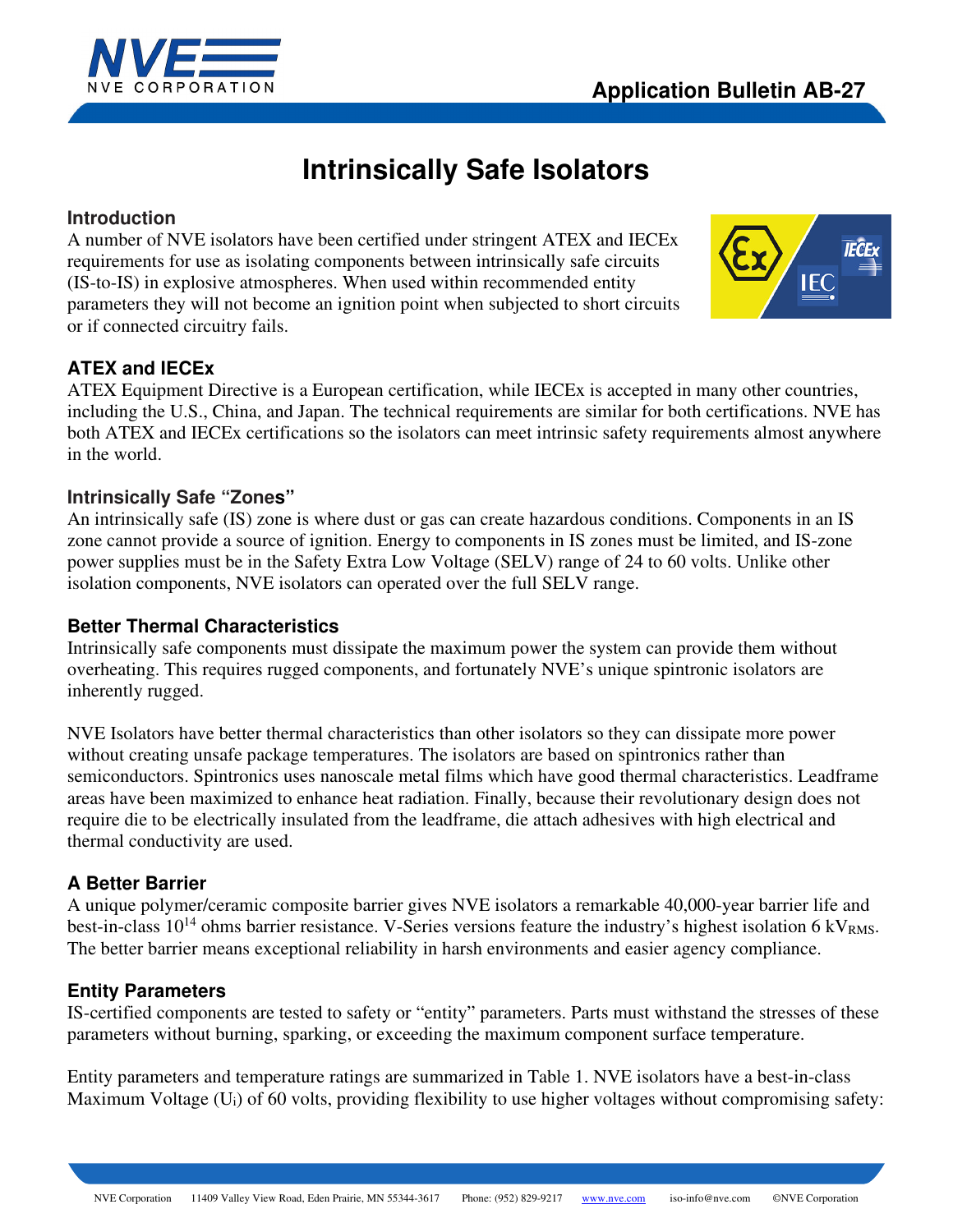

|                                                        |                       |                | Package      |  |
|--------------------------------------------------------|-----------------------|----------------|--------------|--|
| <b>Entity Parameter</b>                                | <b>Symbol</b>         | SOIC-8         | 0.3" SOIC-16 |  |
| Maximum voltage that can be connected to device        | Ui                    | 60V            |              |  |
| Maximum current that can be connected to device        |                       |                | 300 mA       |  |
| Maximum power that can be connected to device<br>$P_i$ |                       | 0.675 W        | 1.3 W        |  |
| Maximum Temperature Coefficient at 85 °C               | $\theta_{\text{J-A}}$ | 88.5 °C/W      |              |  |
| Maximum internal capacitance of the device             | Li                    |                |              |  |
| Maximum internal inductance of the device              |                       | 4pF            |              |  |
| Maximum ambient temperature                            |                       |                |              |  |
| IL7xxVE                                                |                       | N/A            | 125 °C       |  |
| All other parts                                        | $T_{A-MAX}$           | $85^{\circ}$ C |              |  |
| Maximum component surface temperature                  |                       | 200 °C         |              |  |

**Table 1. NVE Isolator Intrinsically Safe "entity parameters" and temperature ratings.** 

# **Schedule of Limitations**

- Parts must be installed in a suitable enclosure.
- Maximum Temperature Coefficient at 85 °C: 88.5 °C/W

### **Three Intrinsically-Safe Isolator Lines**

IS models in three NVE isolator lines support a variety of industrial applications including PROFIBUS and RS-485, SPI, and various parallel interfaces:

*IL7xxVE-Series* isolated datacouplers are Intrinsically Safe and rated at a best-in-class 6 kVRMS Reinforced Isolation and 1.2 kV<sub>RMS</sub> Working Voltage under the stringent IEC60747-17:2020 standard.

*IL0xx-Series* isolators are low power and Intrinsically Safe, reducing energy usage in hazardous areas or allowing more channels for a given power budget.

The *IL3685VE* isolated RS-485 transceiver is fully compliant with PROFIBUS and RS-485 standards and designed for harsh environments. In addition to being Intrinsically Safe, it has a 15 kV bus ESD rating, thermal shutdown protection, and is hot-plug capable. It is also rated at best-in-class 6 kV<sub>RMS</sub> Reinforced Isolation and 1.2 kV<sub>RMS</sub> Working Voltage.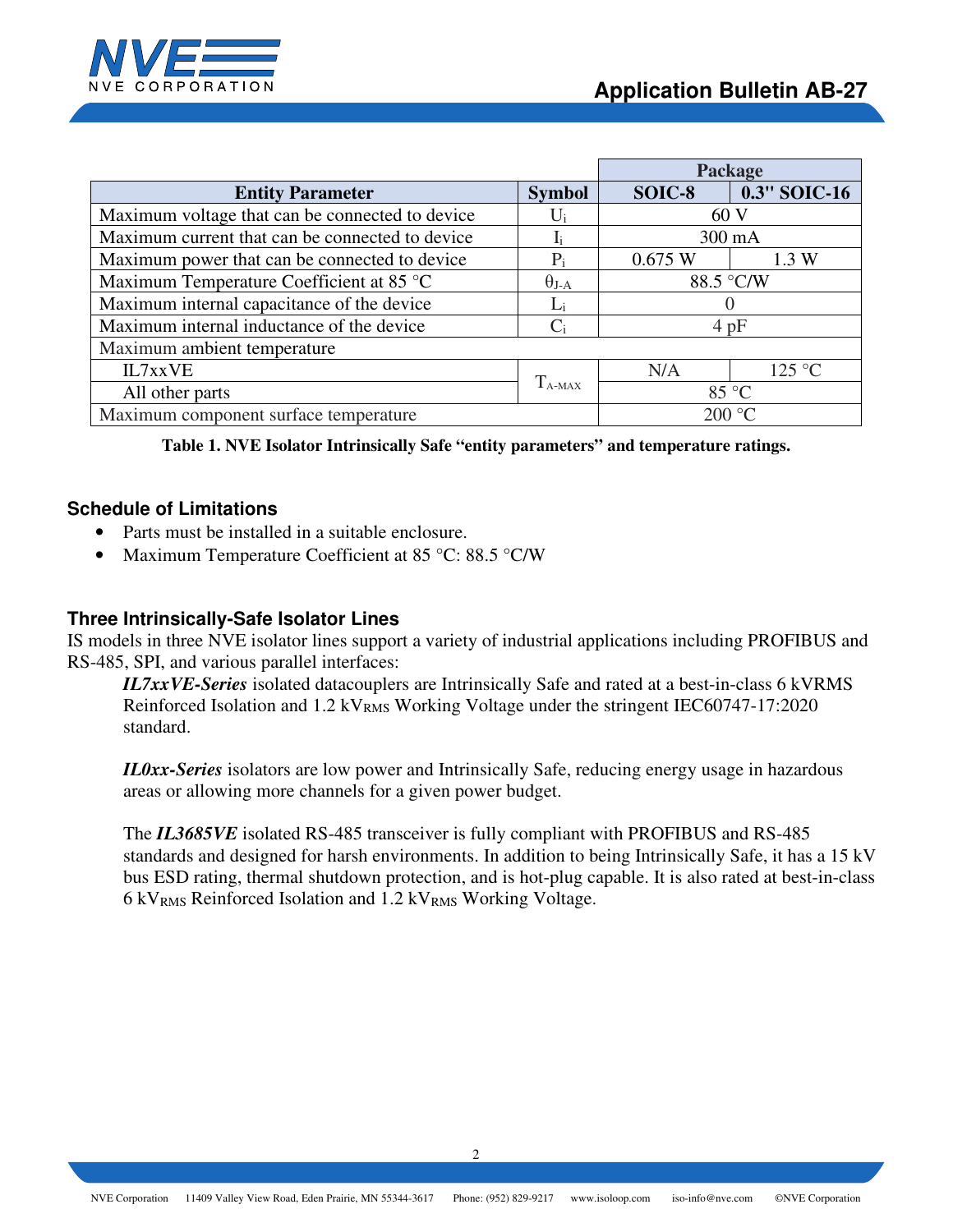

| <b>Part Type</b> | <b>Channel</b><br><b>Configuration</b> | Package      | <b>Features</b>                                                                                        |  |
|------------------|----------------------------------------|--------------|--------------------------------------------------------------------------------------------------------|--|
| IL711VE          | 2/0                                    |              |                                                                                                        |  |
| IL721VE          | 1/1                                    |              | 6 kV <sub>RMS</sub> Reinforced Isolation;<br>1.2 kV <sub>RMS</sub> Working Voltage;<br>$125^{\circ}$ C |  |
| IL715VE          | 4/0                                    | 0.3" SOIC-16 |                                                                                                        |  |
| <b>IL716VE</b>   | 2/2                                    |              |                                                                                                        |  |
| IL717VE          | 3/1                                    |              |                                                                                                        |  |
| IL011-3E         | 2/0                                    | SOIC-8       | Low Power                                                                                              |  |
| $IL012-3E$       | 1/1                                    |              |                                                                                                        |  |
| IL015E           | 4/0                                    |              |                                                                                                        |  |
| IL016E           | 2/2                                    |              |                                                                                                        |  |
| IL017E           | 3/1                                    | $0.3"$ SOIC  |                                                                                                        |  |
| <b>IL3685VE</b>  | RS-485/<br><b>PROFIBUS</b>             |              | 6 kV <sub>RMS</sub> Reinforced Isolation;<br>1.2 kV <sub>RMS</sub> Working Voltage;<br>15 kV bus ESD   |  |

Intrinsically-safe isolator models are summarized in Table 2:

**Table 2. Intrinsically-safe isolators.** 

# **Conclusion**

NVE isolators have been certified as Intrinsically Safe for use in hazardous conditions. Their superior thermal characteristics allow these isolators to dissipate a more power with less heating, avoiding ignition in an IS zone. Their better barrier means durability in harsh environments and easier agency compliance. NVE isolators are certified for up to 60 volts, providing flexibility to use higher voltages without compromising safety. Three intrinsically-safe isolator lines and a variety of channel configurations are available, covering a range of industrial applications.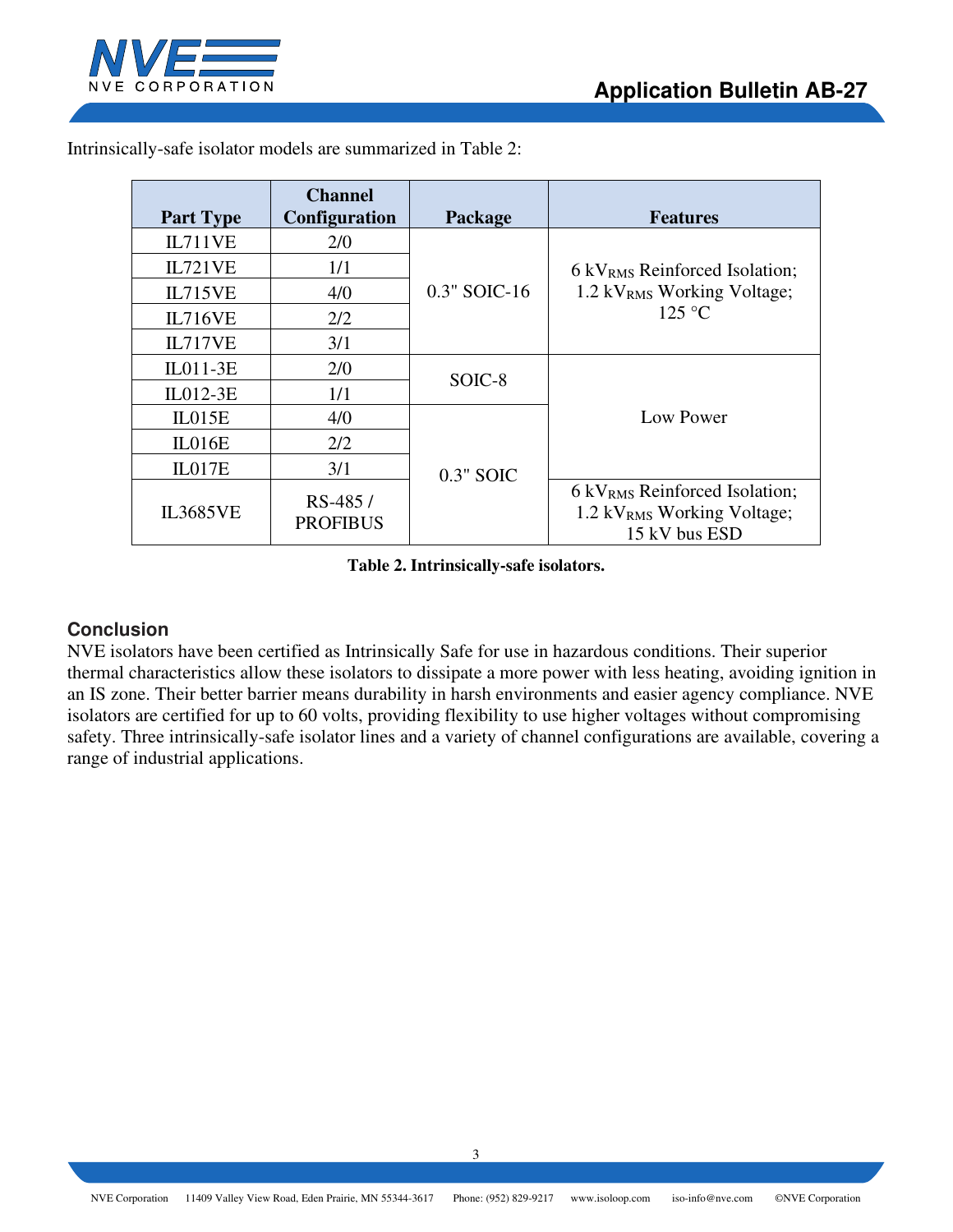

### Limited Warranty and Liability

Information in this document is believed to be accurate and reliable. However, NVE does not give any representations or warranties, expressed or implied, as to the accuracy or completeness of such information and shall have no liability for the consequences of use of such information.

In no event shall NVE be liable for any indirect, incidental, punitive, special or consequential damages (including, without limitation, lost profits, lost savings, business interruption, costs related to the removal or replacement of any products or rework charges) whether or not such damages are based on tort (including negligence), warranty, breach of contract or any other legal theory.

### **Right to Make Changes**

NVE reserves the right to make changes to information published in this document including, without limitation, specifications and product descriptions at any time and without notice. This document supersedes and replaces all information supplied prior to its publication.

### **Use in Life-Critical or Safety-Critical Applications**

Unless NVE and a customer explicitly agree otherwise in writing, NVE products are not designed, authorized or warranted to be suitable for use in life support, life-critical or safety-critical devices or equipment. NVE accepts no liability for inclusion or use of NVE products in such applications and such inclusion or use is at the customer's own risk. Should the customer use NVE products for such application whether authorized by NVE or not, the customer shall indemnify and hold NVE harmless against all claims and damages.

### **Applications**

Applications described in this datasheet are illustrative only. NVE makes no representation or warranty that such applications will be suitable for the specified use without further testing or modification.

Customers are responsible for the design and operation of their applications and products using NVE products, and NVE accepts no liability for any assistance with applications or customer product design. It is customer's sole responsibility to determine whether the NVE product is suitable and fit for the customer's applications and products planned, as well as for the planned application and use of customer's third party customers. Customers should provide appropriate design and operating safeguards to minimize the risks associated with their applications and products.

NVE does not accept any liability related to any default, damage, costs or problem which is based on any weakness or default in the customer's applications or products, or the application or use by customer's third party customers. The customer is responsible for all necessary testing for the customer's applications and products using NVE products in order to avoid a default of the applications and the products or of the application or use by customer's third party customers. NVE accepts no liability in this respect.

#### **Limiting Values**

Stress above one or more limiting values (as defined in the Absolute Maximum Ratings System of IEC 60134) will cause permanent damage to the device. Limiting values are stress ratings only and operation of the device at these or any other conditions above those given in the recommended operating conditions of the datasheet is not warranted. Constant or repeated exposure to limiting values will permanently and irreversibly affect the quality and reliability of the device.

### **Terms and Conditions of Sale**

In case an individual agreement is concluded only the terms and conditions of the respective agreement shall apply. NVE hereby expressly objects to applying the customer's general terms and conditions with regard to the purchase of NVE products by customer.

#### **No Offer to Sell or License**

Nothing in this document may be interpreted or construed as an offer to sell products that is open for acceptance or the grant, conveyance or implication of any license under any copyrights, patents or other industrial or intellectual property rights.

### **Export Control**

This document as well as the items described herein may be subject to export control regulations. Export might require a prior authorization from national authorities.

#### **Automotive Qualified Products**

Unless the datasheet expressly states that a specific NVE product is automotive qualified, the product is not suitable for automotive use. It is neither qualified nor tested in accordance with automotive testing or application requirements. NVE accepts no liability for inclusion or use of non-automotive qualified products in automotive equipment or applications.

In the event that customer uses the product for design-in and use in automotive applications to automotive specifications and standards, customer (a) shall use the product without NVE's warranty of the product for such automotive applications, use and specifications, and (b) whenever customer uses the product for automotive applications beyond NVE's specifications such use shall be solely at customer's own risk, and (c) customer fully indemnifies NVE for any liability, damages or failed product claims resulting from customer design and use of the product for automotive applications beyond NVE's standard warranty and NVE's product specifications.